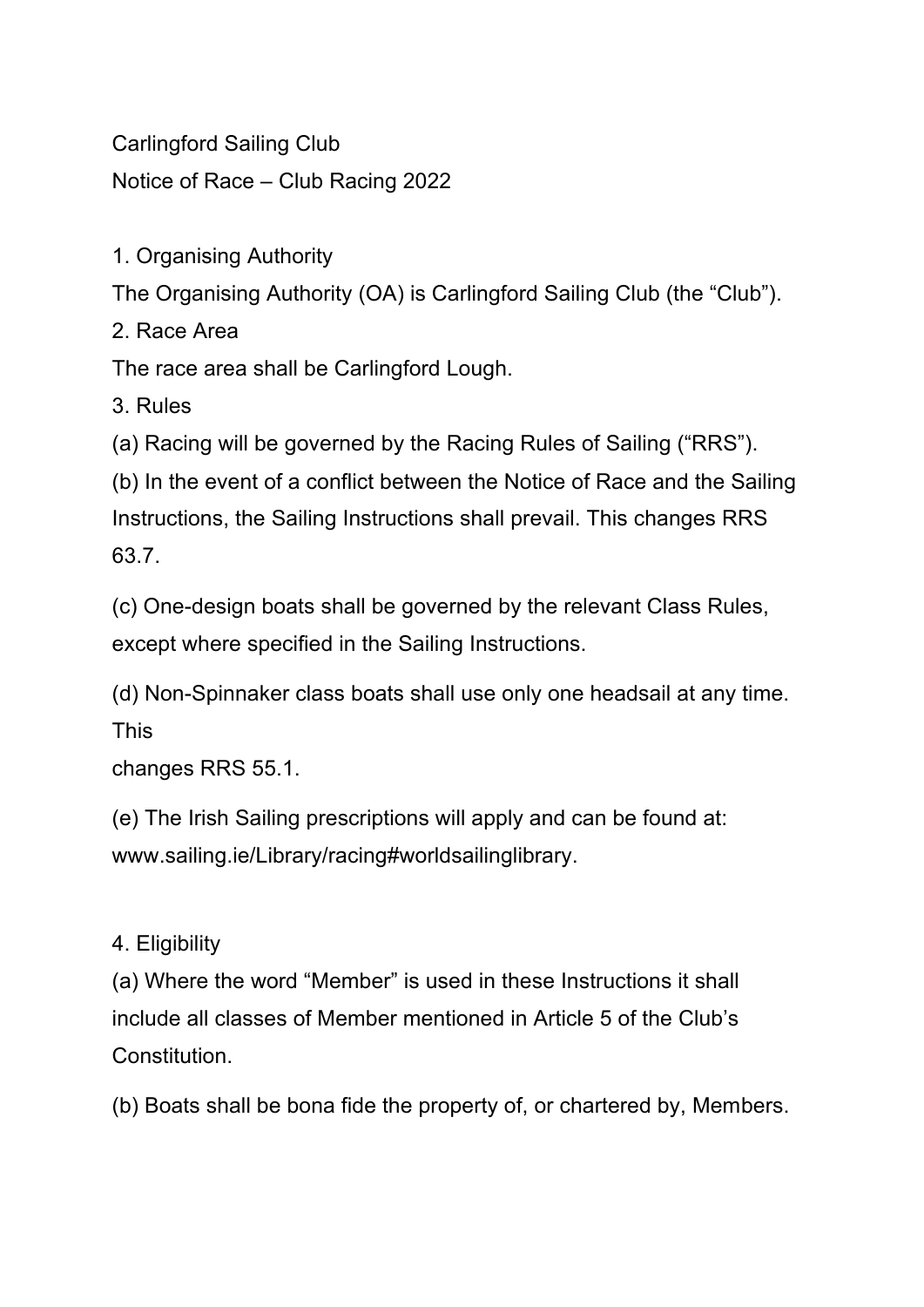(c) Advertising on boats shall be as per the World Sailing Advertising Code.

5. Entry procedure

(a) Boat owners who wish to compete in Club races shall enter online, via the club website www.carlingfordsailingclub.net

(b) Results will be calculated from the time of receipt of the properly completed entry form. Prior to that a boat shall be recorded DNC (Did Not Compete). Boats competing in races where entry fees have not been paid may be subject to a protest by the Race Committee under RRS 2 (Fair Sailing) and/or RRS 69 (Misconduct).

6. Entry Fee

There is no entry fee.

7. Entry Disclaimer

The attention of all competitors is drawn to RRS Fundamental Rules 3 "Decision to Race", 4 "Acceptance of the Rules".

8. Insurance

All boats shall have adequate, valid third party liability insurance cover.

9. Safety

(a) One-Design entrants are referred to relevant Class regulations or instructions.

(b) Competitors in all Classes shall wear lifejackets or suitable personal floatation devices at all times except when adjusting clothing. Wetsuits or dry-suits are not suitable personal floatation devices.

10. Race Series

Note: The Sailing Committee has authority to alter the Racing Schedule,